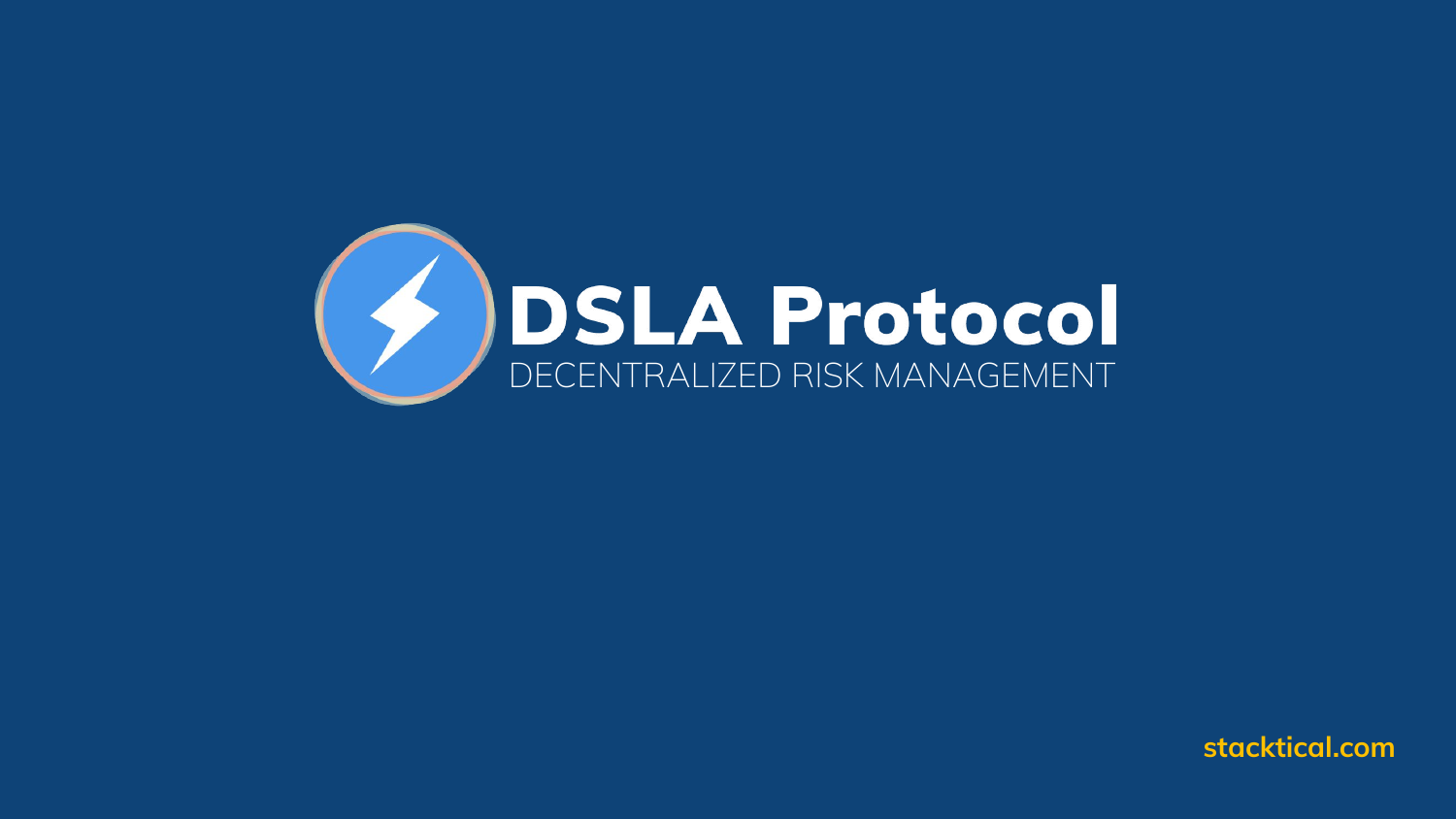## Welcome to the DSLA Residency Program

**With this initiative, we're enabling a global community to openly contribute to the DSLA family of products.**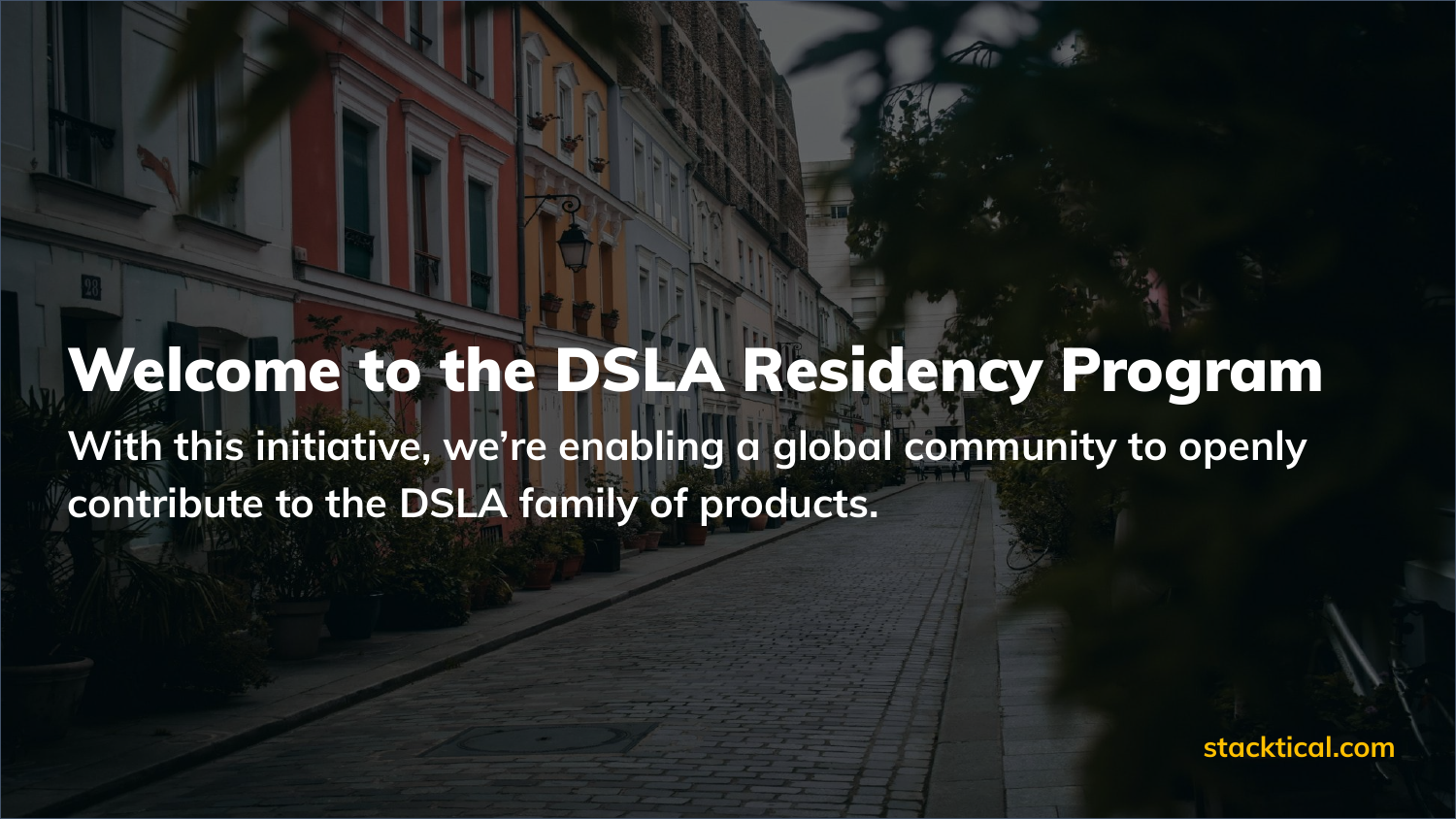## **But first, are you familiar with the problem we're solving with DSLA Protocol?**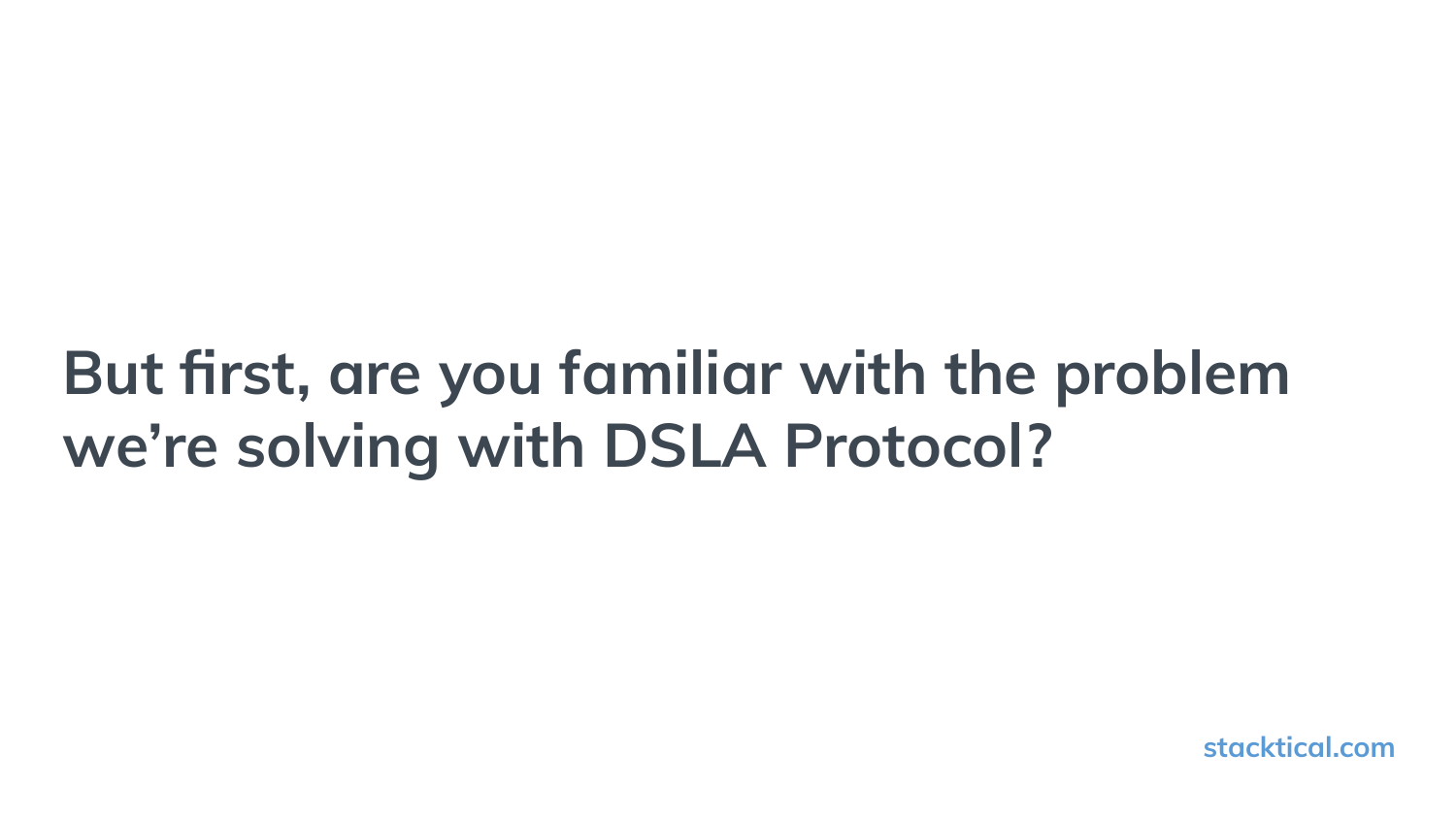### An Infrastructure Challenge

# **Validators that don't meet the reliability requirements of a proof-of-stake network expose themselves and their Delegators to bad staking yields and financial penalties.**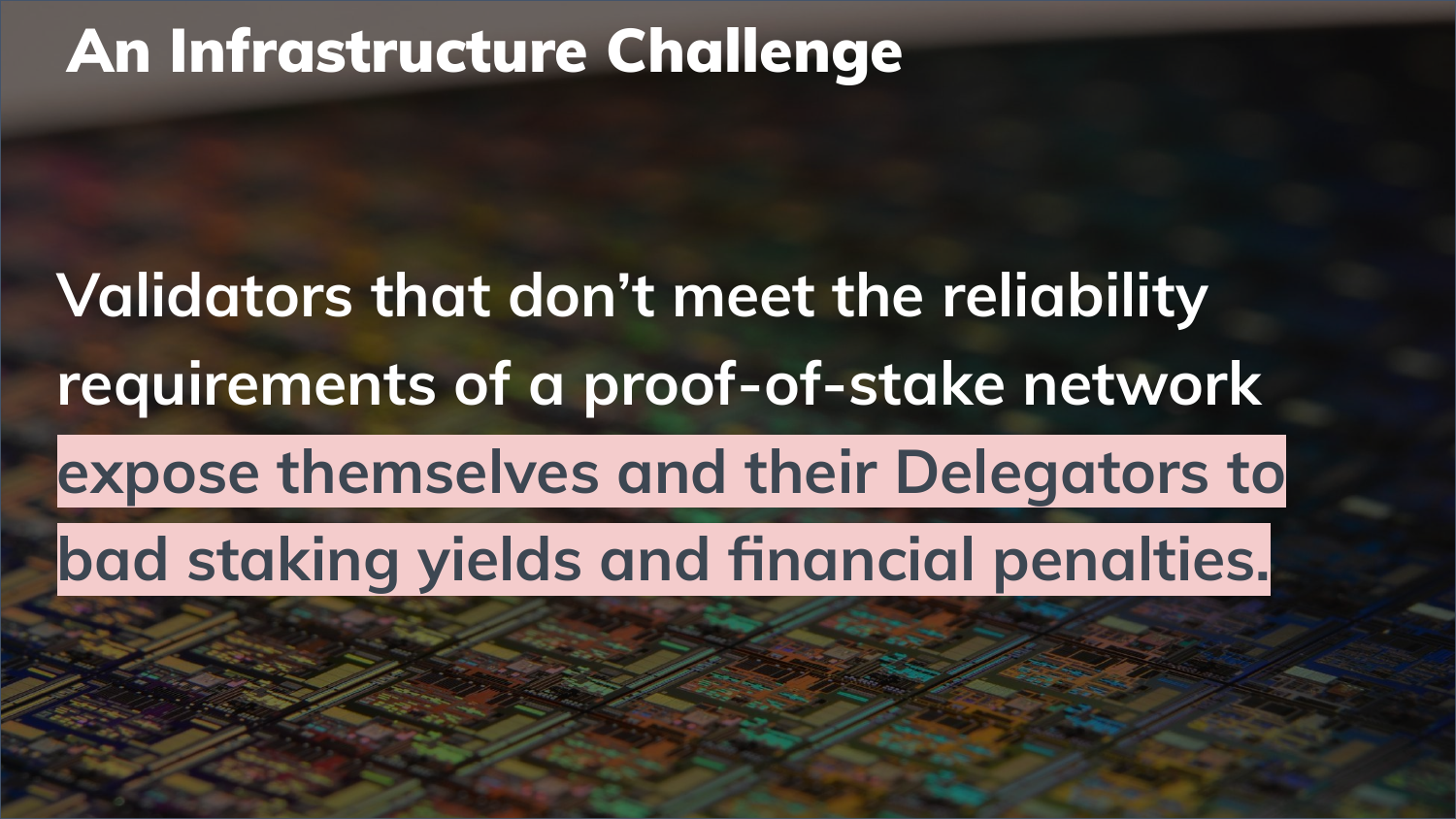### Problem

# Delegators have no easy way to **hedge against staking infrastructure risks.**







**All competing staking providers boast high performance and availability on their websites.**

### UNVERIFIABLE GUARANTEES NON NEGOTIABLE COMMISSIONS NO RECOURSE AFTER INCIDENTS

**No governance vehicle ties commission rates to the Quality of Service of staking providers.**

**Claiming compensation for failures is time-consuming and labor-intensive.**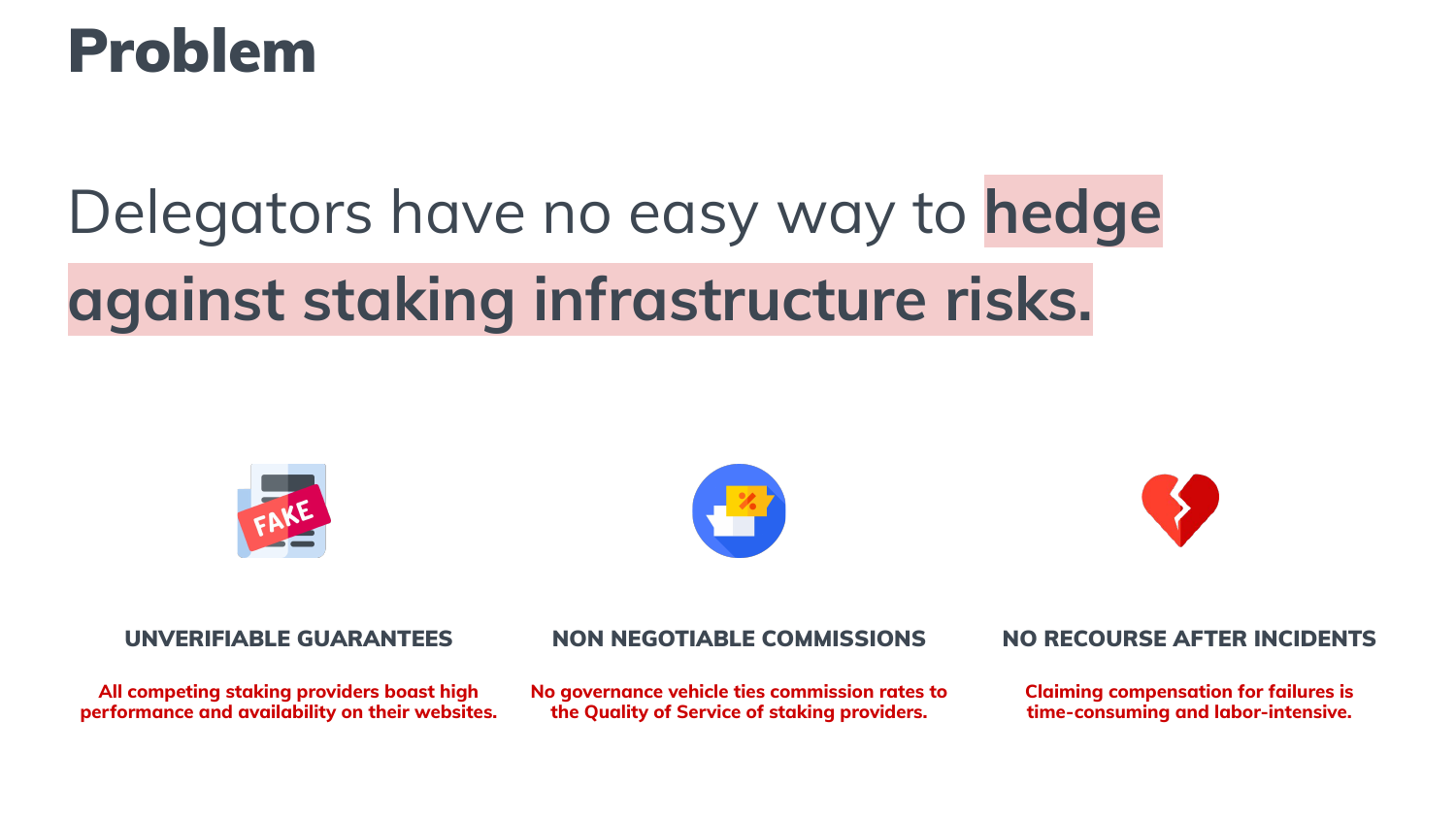# Solution: *I* DSLA Protocol

A risk management protocol that helps validators and delegators reduce their mutual exposure to staking infrastructure risks, using **decentralized service level agreements** and **two-way, self-settled compensation claims.**







**Reliability claims are auditable through a secure, resilient index of service analytics.**

**Anyone can freely trade turnkey service level agreements, on a peer-to-peer marketplace.**

### CRYPTOGRAPHIC PROOFS PEER-TO-PEER SLA PROTECTION 1-CLICK BILATERAL COMPENSATION

**Instant crypto compensation for failures. Instant crypto rewards for successes.**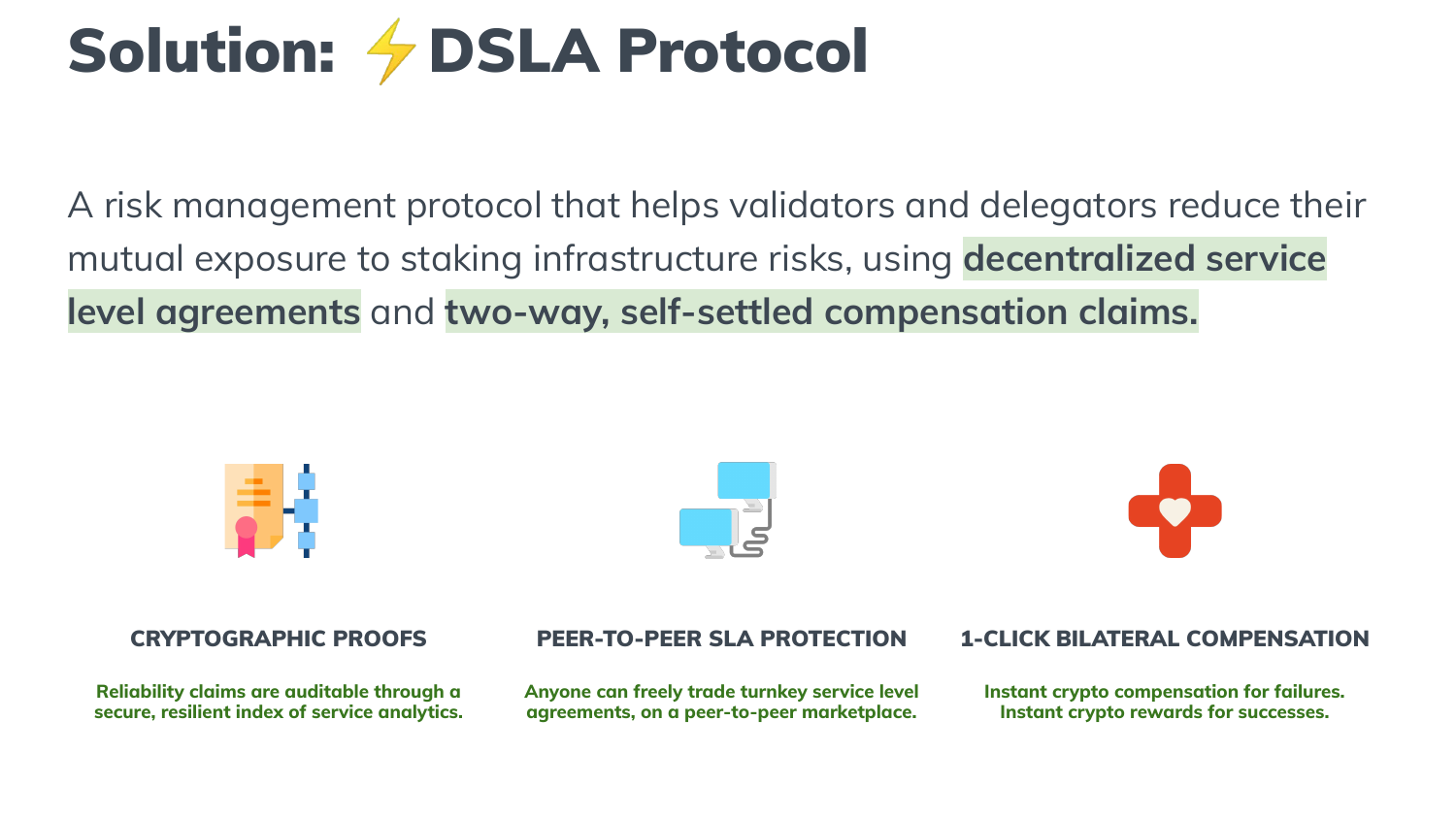### **Benefits**

### **DSLA Protocol grows your Visit-to-Delegator Conversion Rate, your Average Revenue per Delegator (ARPU), and your Delegator Lifetime Value (LTV), through Decentralized Risk Management.**







**Advertise verifiable reliability insights and offer provably fair Customer Experience policies, to acquire and retain delegators.**

### BOOST DELEGATOR TRUST GENERATE EXTRA REVENUE ONBOARD INSTITUTIONS

**Passively top up your staking rewards with DSLA rewards, based on your ability to meet DevSecOps Quality of Service thresholds.**

**Drive business results with SLAs, a governance framework used by 80% of high-net-worth individuals and corporations.**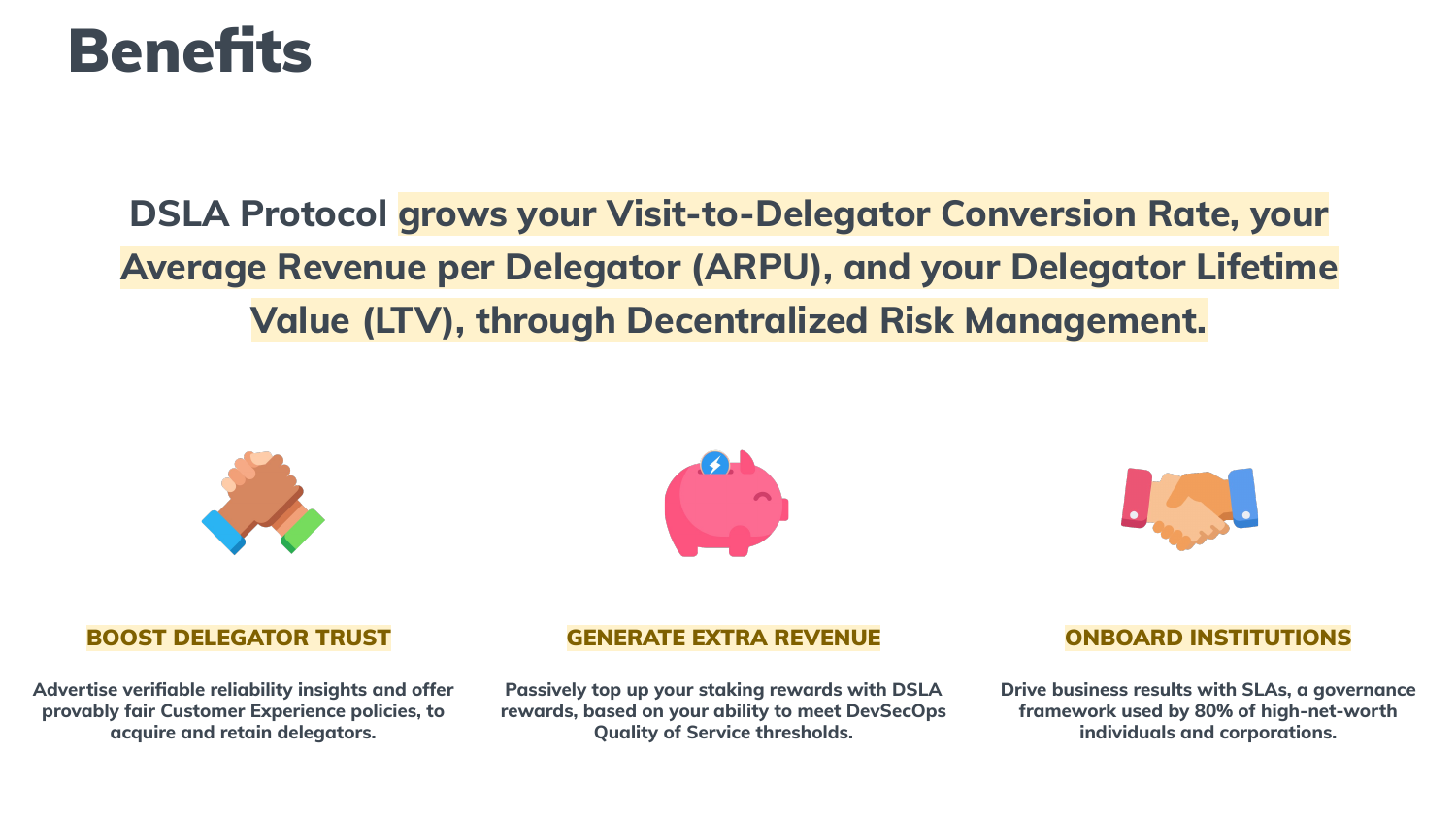## Easy Integration

### ❏ **DSLA JS SDK**

A Javascript library to implement DSLA Protocol in your own web applications.

### ❏ **DSLA Network**

A web application already implementing DSLA Protocol, to tap into the power of DSLA contracts without technical knowledge and overhead.

### ❏ **DSLA Widgets**

Onboard your Delegators straight from your web landing pages.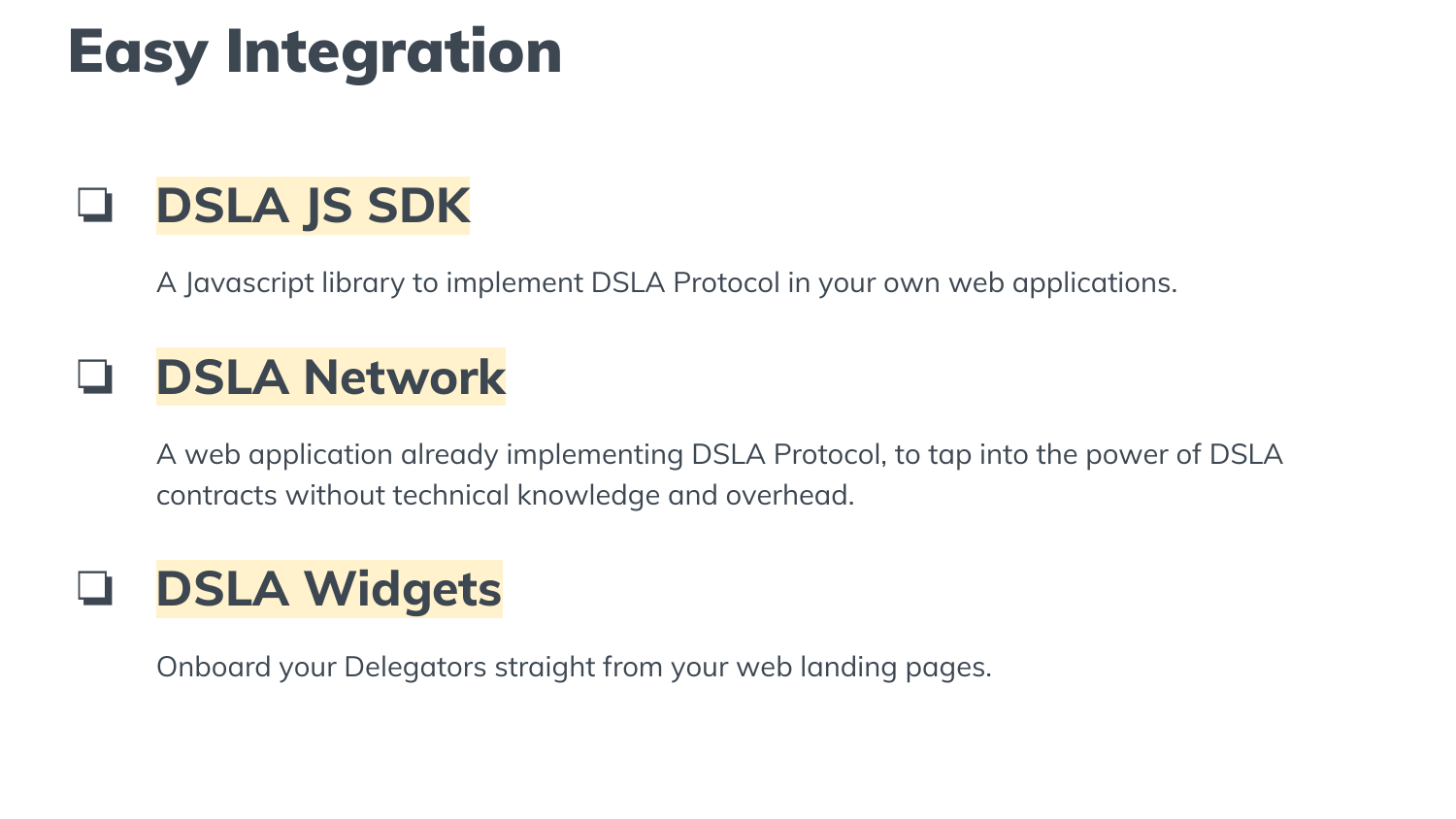## Program Objective

### **Strengthen our flagship DSLA use case;**

## **Empower other developers integrating DSLA;**

### **Raise awareness on all DSLA initiatives.**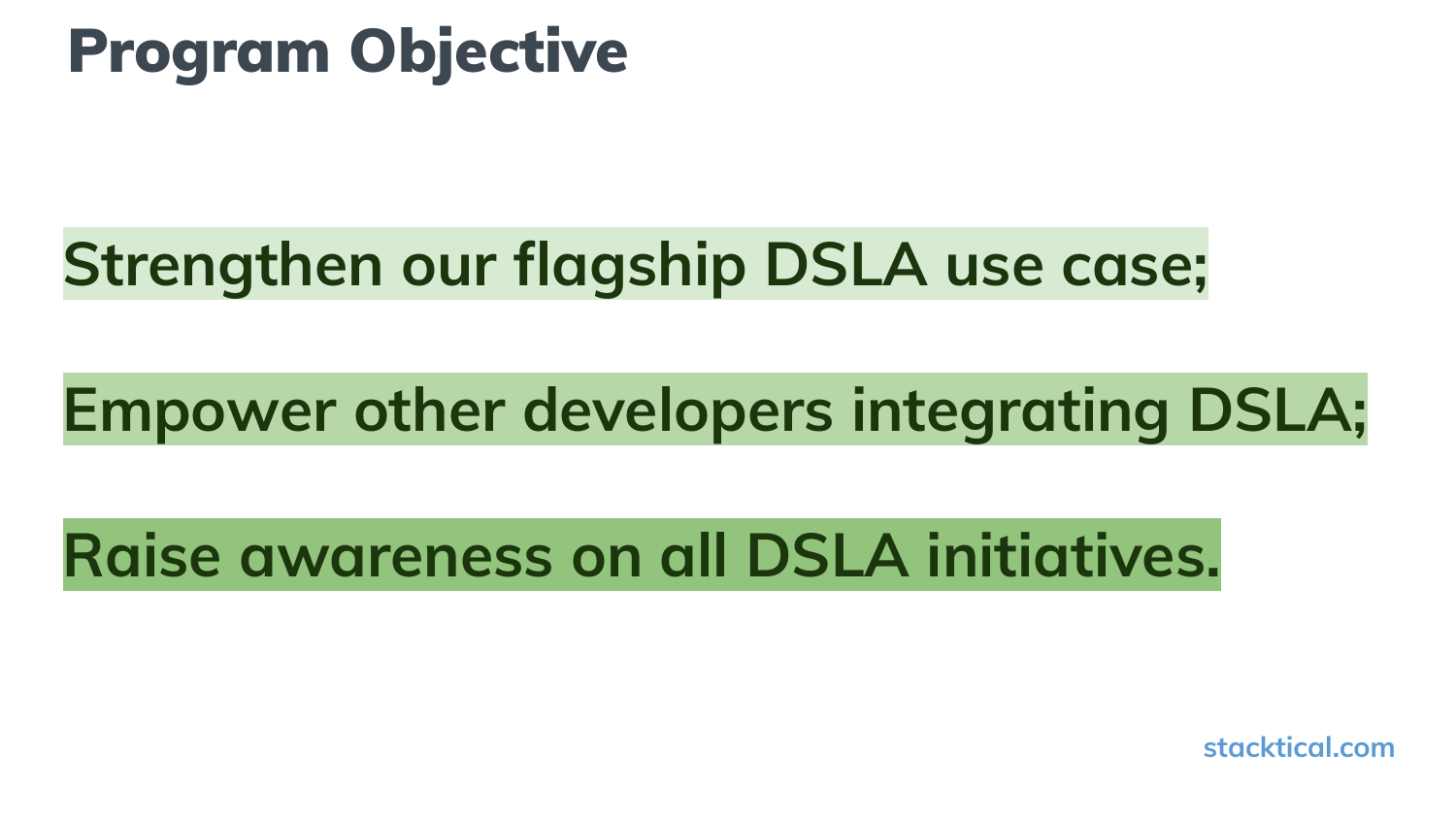### Contributions

### **We are expecting contributions in the following areas :**

- ❏ Maintenance of DSLA Protocol (smart contracts)
- ❏ Maintenance of DSLA Network (frontend / backend)
- ❏ Security, Architecture & Infrastructure
- ❏ Development of new Products
- ❏ Participation in User Interviews